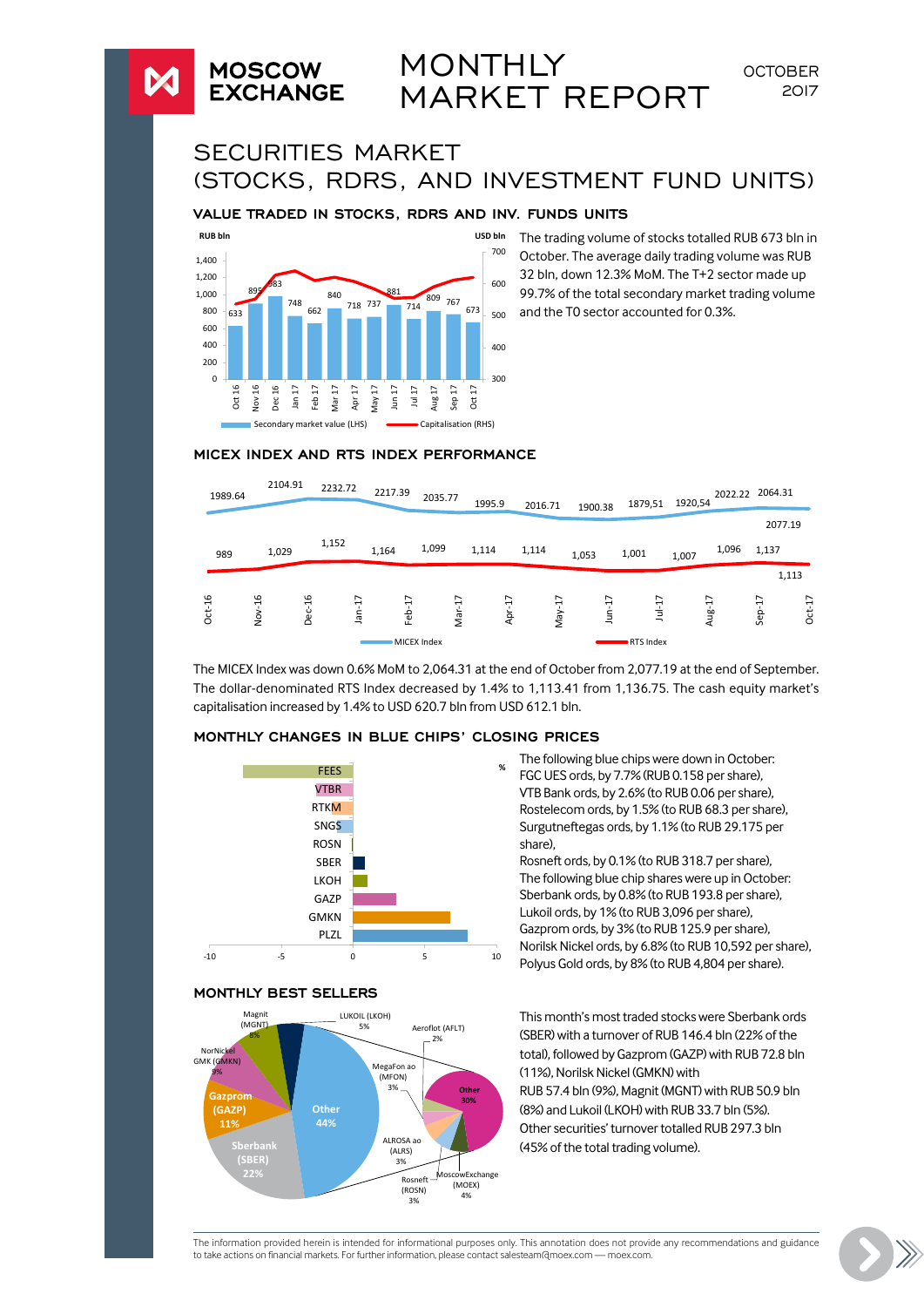### CORPORATE, REGIONAL, AND SOVEREIGN ROUBLE BONDS, AND EUROBONDS **MONTHLY**

**TOTAL VALUE TRADED ON PRIMARY AND SECONDARY BOND MARKETS**



**TRADING VOLUME 56.8% 12.5%** 1.4% **28.6%**  $0.4\%$  0.2% **New issues** Corporate rouble bonds Regional rouble bonds Sovereign rouble bonds **Eurobonds** IFI bond

The bond market's trading volume totalled RUB 2,435 bln in October. The average daily trading volume was RUB 116 bln, up 9.7% MoM. Secondary market turnover in corporate ruble bonds was RUB 304.9 bln (12.5% of the total trading volume). Regional ruble bonds' turnover was RUB 33.9 bln (1.4%), Sovereign ruble bonds saw RUB 696.1 bln (28.6%), while Eurobonds had RUB 10.4 bln (0.4%) and IFI bond had RUB 5.8 bln (0.2%). The total volume of new issues placed was RUB 1,383.6 bln (57%).

**RUB bln**

#### **MONTHLY CHANGES IN BOND INDICES**



**%** The Russian Government Bond Index (RGBITR) grew 1.2% in October to 456.85 (from 452.44 at the end of September). The MICEX Municipal Bond Index (MICEXMBITR) was up 1.7% to 348.35 (from 342.46). The MICEX Corporate Bond Index (MICEXCBITR) was up 1.4% to 240.57 (from 237.33).

## DERIVATIVES MARKET

#### **DERIVATIVES MARKET TRADING VOLUME**



#### **DERIVATIVES MARKET OPEN INTEREST**







Oct 16 Nov 16 Dec 16 Feb 17 Mar 17 Apr 17 May 17 Jun 17 Aug 17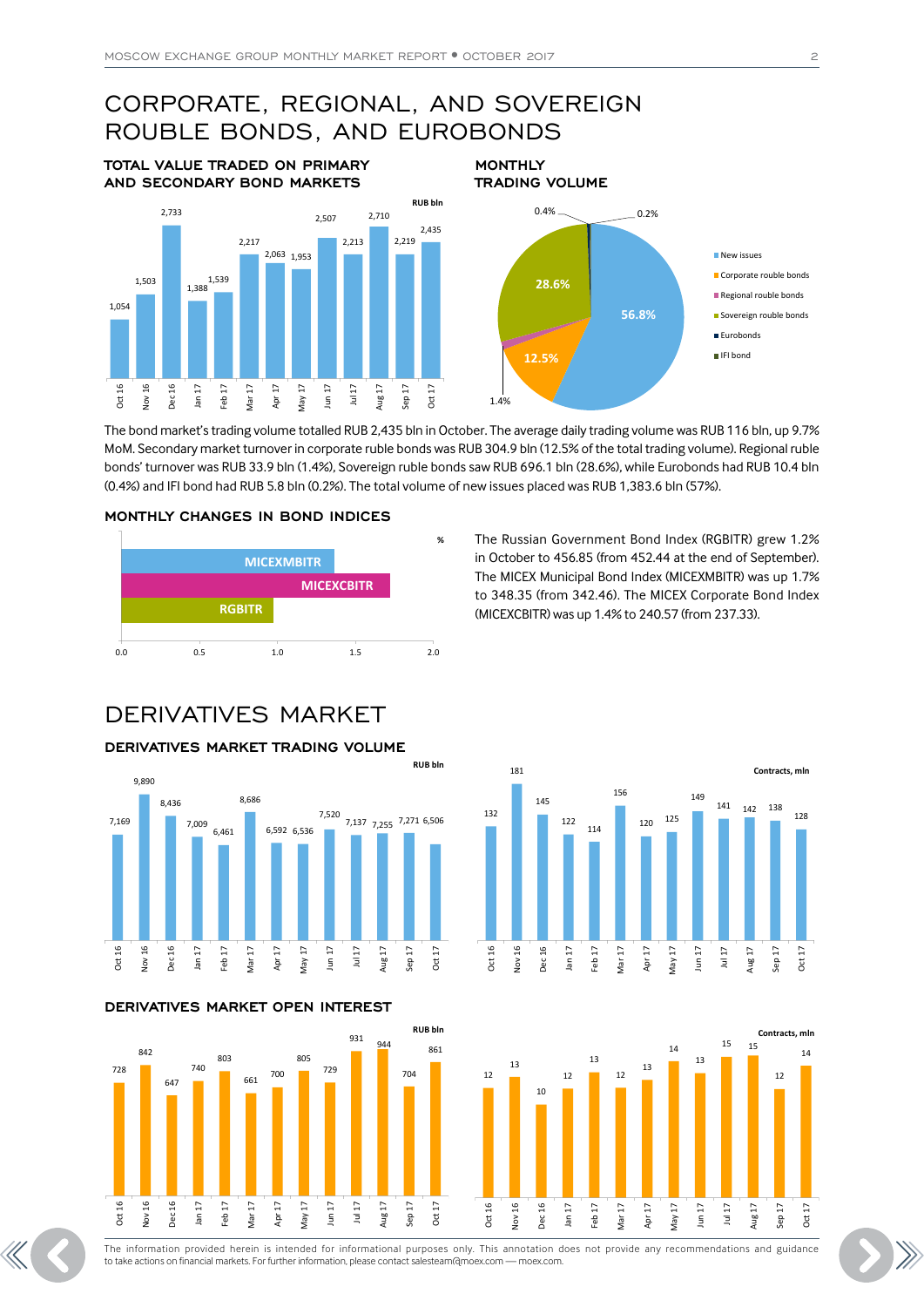#### **TRADING VOLUME BY UNDERLYING ASSET**



#### **OPEN INTEREST THE END OF THE MONTH**



The total value traded on the Moscow Exchange's Derivatives Market in October was RUB 6.5 trln, or 128 mln contracts. The average daily value was RUB 310 bln, down 10.5% MoM. The total open interest at the end of the month was RUB 861 bln, or 14 mln contracts. Index derivatives made up 22.1% of the total trading volume (RUB 1.4 trln), securities derivatives constituted 3.9% (RUB 251.6 bln), FX derivatives made up 46.4% (RUB 3 trln), interest derivatives came to 0.01% (RUB 0.9 bln), and commodity derivatives were 27.6% (RUB 1.8 trln).

Open interest was RUB 861 bln at the end of October, of which: RUB 364.7 bln (42.4%) were for FX contracts; RUB 371.6 bln (43.2%) were for index contracts; RUB 78.5 bln (9.1%) were for commodities contracts; RUB 2.2 bln (0.3%) were for interest contracts; and RUB 43.9 bln (5.1%) were for equity contracts.

### FX AND MONEY MARKET

#### **EXCHANGE RATES**



The USD appreciated against the RUB in October. The USD with next day settlement added RUB 0.53 (0.9%) to RUB 58.29. The EUR with next day settlement lowered RUB 0.37 (0.5%) to RUB 67.85 at the end of October.





#### **TRADING VOLUME**



The FX market's trading volume totalled RUB 27.3 trln in October. The average daily trading volume was RUB 1.3 trln, up 3.3% MoM. Spot trading reached RUB 6.1 trln, or 22.6% of the total trading volume. Swap operations accounted for 77.4% of the total trading volume (RUB 21.2 trln). USD/RUB transactions made up 82.3% of the total trading volume, with a total value of RUB 22.5 trln; EUR/RUB came to RUB 3.8 trln (13.9%); EUR/USD totalled RUB 0.9 trln (3.6%), and CNY/RUB were RUB 51.2 bln (0.2%). Other instruments were traded for a total of RUB 5.3 bln.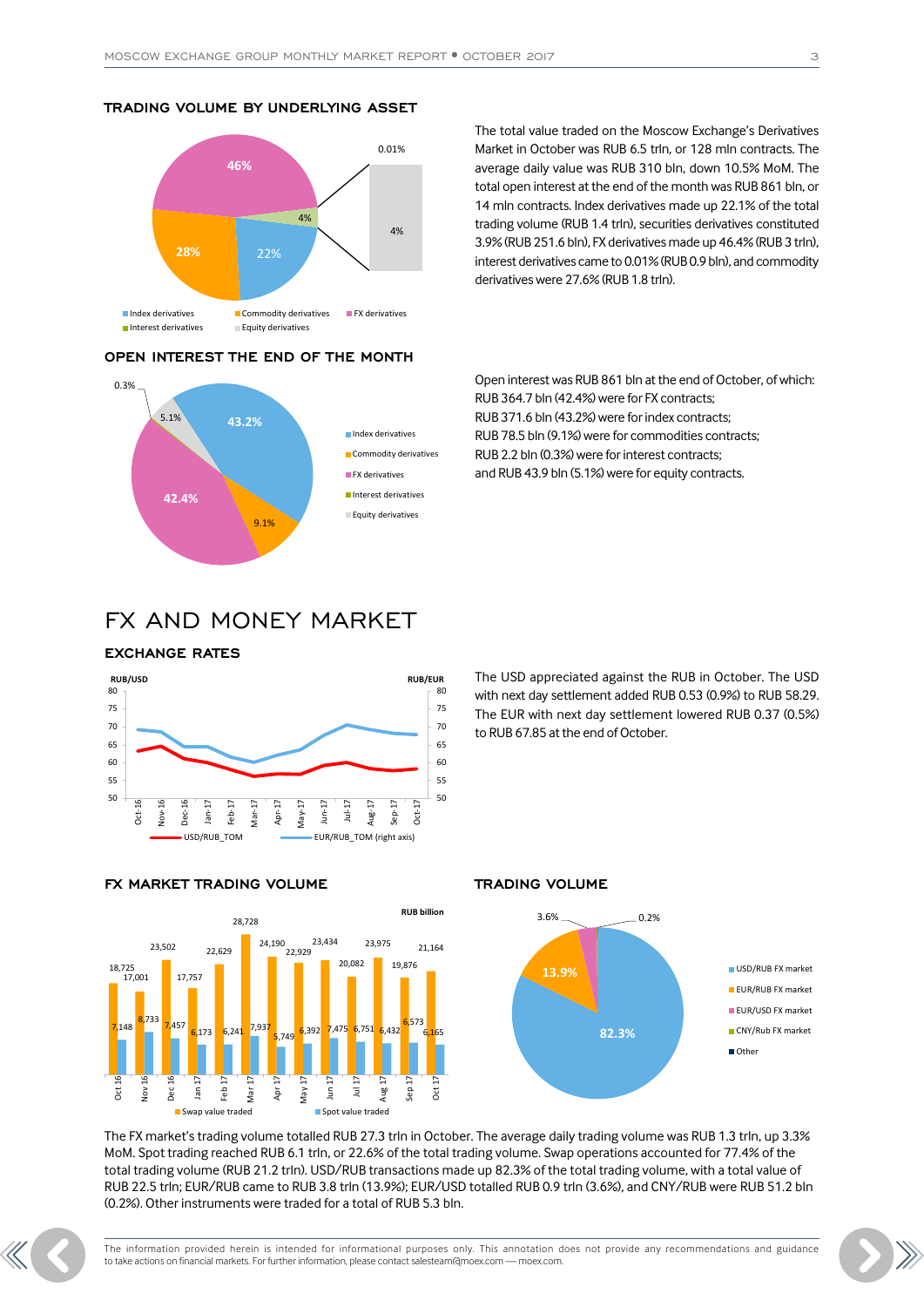



#### **TRADING VOLUME BREAKDOWN**



The Money Market's trading volume was RUB 30.9 trln in October. The average daily trading volume decreased 22% MoM to RUB 1.5 trln. Direct repo with the CBR came to RUB 109.8 bln (0.4%) for OFZs and OBRs, and RUB 155 bln (0.5%) for other bonds. Interdealer repo transactions totalled RUB 1,3 trln (4.3% of the total trading volume) for stocks and RDRs, RUB 231.7 bln (0.7%) for OFZs and OBRs, and RUB 4.5 trln (14.7%) for other bonds. Repo transactions with the CCP came to RUB 3.6 trln (11.5% of the total) for stocks and RDRs, RUB 6.3 trln (20.2%) for OFZs and OBRs, RUB 9.5 trln (30.9%) for other bonds, and RUB 1 trln (3.3%) for general collateral certificates (GCC). Deposit and credit transactions totalled RUB 5.2 trln (13.4%).

### COMMODITIES MARKET

#### **GRAIN INTERVENTIONS TRADING VOLUME**



#### **PRECIOUS METALS TRADING VOLUME**



#### **GRAIN MARKET VOLUMES**



#### **SUGAR MARKET VOLUMES**



The Commodities Market's trading volume was RUB 9.2 bln in October. Value of precious metals trades was RUB 8.4 bln (90.5% of the total trading volume); sugar trading totalled RUB 104.7 bln (1.1%) and grain turnover reached RUB 775.6 mln (8.4%). No grain interventions were held.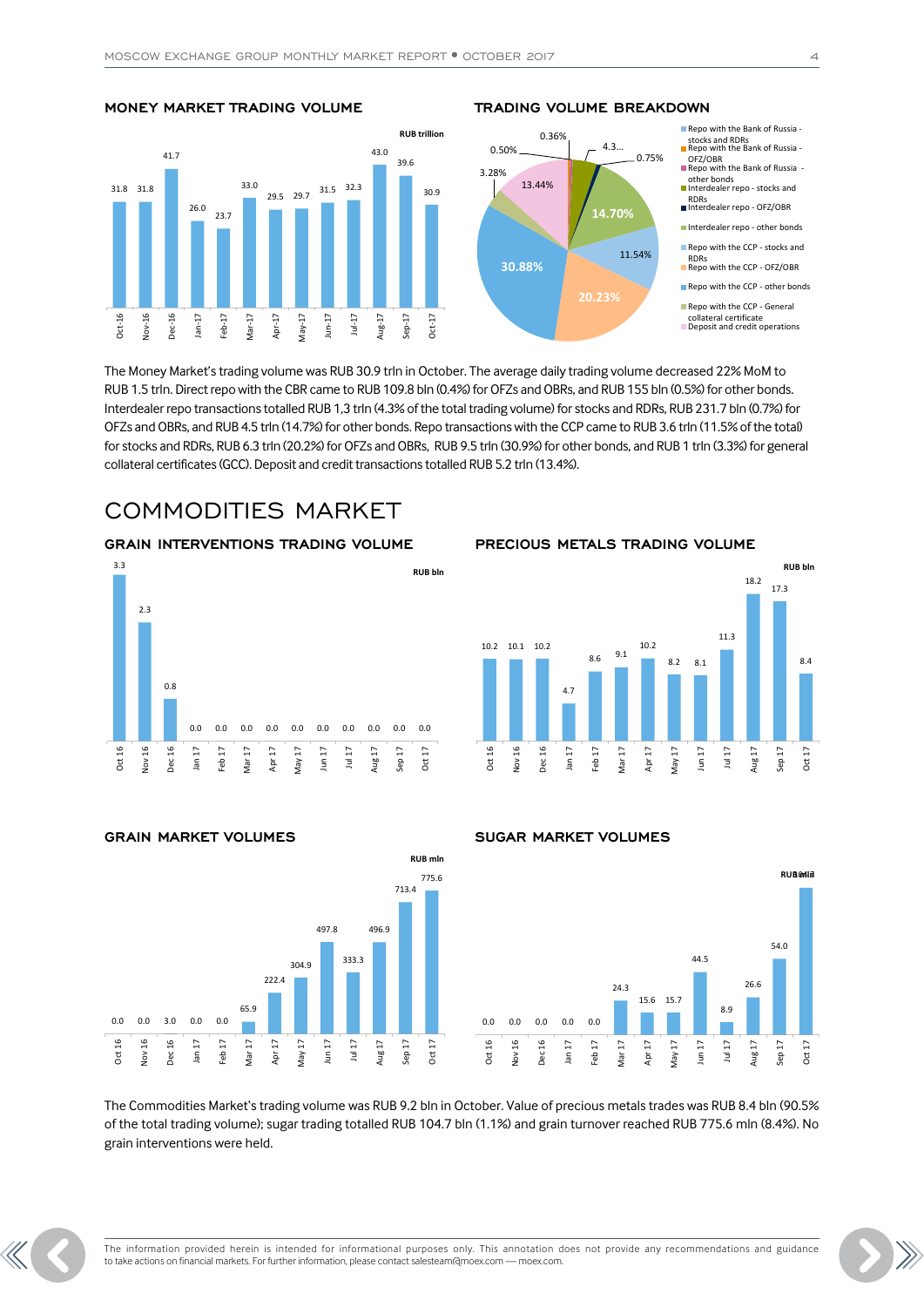Appendix 1

#### **MOSCOW EXCHANGE GROUP MONTHLY MARKET REPORT: OCTOBER 2017**

|                                                           | October         |           | September       |           | Change in            |
|-----------------------------------------------------------|-----------------|-----------|-----------------|-----------|----------------------|
| Market                                                    | Trading volume, | Number of | Trading volume, | Number of | trading<br>volume, % |
|                                                           | bln RUB         | trades    | bln RUB         | trades    |                      |
| Secondary securities market (stocks, RDRs and fund units) |                 |           |                 |           |                      |
| $T+2$                                                     | 656.6           | 8,295.0   | 753.6           | 9,281.3   | $-12.9$              |
| T <sub>0</sub>                                            | 1.8             | 0.8       | 13.9            | 0.8       | $-86.9$              |
| Primary market                                            | 14.7            | 0.7       | 0.0             | 0.0       |                      |
| Total                                                     | 673.2           | 8,296.5   | 767.4           | 9,282.1   | $-12.3$              |
| <b>Bond market</b>                                        |                 |           |                 |           |                      |
| Corporate bonds                                           | 304.9           | 76.9      | 307.4           | 66.6      | $-0.8$               |
| Regional bonds                                            | 33.9            | 9.7       | 25.8            | 8.2       | 31.1                 |
| Government bonds                                          | 696.1           | 82.9      | 674.8           | 66.8      | 3.2                  |
| Eurobonds                                                 | 10.4            | 3.3       | 18.6            | 3.6       | $-44.1$              |
| IFI bond                                                  | 5.8             | 0.1       | 0.4             | 0.0       | 1,560.0              |
| Bond placements                                           | 1,383.6         | 12.3      | 1,192.3         | 7.4       | 16.0                 |
| Total                                                     | 2,434.6         | 185.0     | 2,219.2         | 152.6     | 9.7                  |
| <b>Derivatives market</b>                                 |                 |           |                 |           |                      |
| Index derivatives                                         | 1,438.4         | 3,717.5   | 1,814.9         | 4,870.0   | $-20.7$              |
| Cash Equity derivatives                                   | 251.6           | 3,035.7   | 302.9           | 3,117.5   | $-16.9$              |
| <b>FX</b> derivatives                                     | 3.021.5         | 9,017.2   | 3,605.3         | 11,048.6  | $-16.2$              |
| Interest rate derivatives                                 | 0.9             | 0.5       | 1.0             | 0.8       | $-2.2$               |
| Commodity derivatives                                     | 1,793.9         | 3,042.4   | 1,547.1         | 2,692.2   | 16.0                 |
| <b>Total</b>                                              | 6,506.4         | 18,813.3  | 7,271.3         | 21,729.2  | $-10.5$              |
| <b>FX</b> market                                          |                 |           |                 |           |                      |
| USD/RUB (spot)                                            | 5,342.3         | 853.3     | 5,623.5         | 934.1     | $-5.0$               |
| EUR/RUB (spot)                                            | 693.3           | 159.1     | 744.6           | 175.4     | $-6.9$               |
| EUR/USD (spot)                                            | 118.1           | 12.8      | 190.0           | 15.7      | $-37.8$              |
| CNY/RUB (spot)                                            | 8.9             | 3.0       | 11.4            | 3.4       | $-22.5$              |
| Other (spot)                                              | 2.6             | 2.0       | 3.7             | 2.5       | $-30.7$              |
| USD/RUB (swap)                                            | 17,153.5        | 161.4     | 16,319.5        | 155.7     | 5.1                  |
| EUR/RUB (swap)                                            | 3,095.7         | 33.5      | 2,268.4         | 32.1      | 36.5                 |
| EUR/USD (swap)                                            | 869.4           | 3.0       | 1,243.1         | 2.9       | $-30.1$              |
| CNY/RUB (swap)                                            | 42.4            | 1.2       | 39.7            | 1.3       | 6.7                  |
| Other (swap)                                              | 2.8             | 1.1       | 5.6             | 1.2       | $-50.6$              |
| Swaps trades                                              | 21,163.7        | 200.2     | 19,876.3        | 193.1     | 6.5                  |
| Spot trades                                               | 6,165.1         | 1,030.2   | 6,573.3         | 1,131.1   | $-6.2$               |
| <b>Total</b>                                              | 27,328.8        | 1,230.5   | 26,449.6        | 1,324.2   | 3.3                  |
| Money market                                              |                 |           |                 |           |                      |
| Repo with the Bank of Russia - stocks and RDRs            | 0.0             | 0.0       | 0.0             | 0.0       |                      |
| Repo with the Bank of Russia - OFZ/OBR                    | 109.8           | 1.2       | 1,315.6         | 1.6       | $-91.7$              |
| Repo with the Bank of Russia - other bonds                | 155.2           | 1.5       | 6,141.4         | 5.8       | $-97.5$              |
| Interdealer repo - stocks and RDRs                        | 1,333.5         | 42.6      | 1,890.5         | 44.2      | $-29.5$              |
| Interdealer repo - OFZ/OBR                                | 231.7           | 0.7       | 314.0           | 0.9       | $-26.2$              |
| Interdealer repo - other bonds                            | 4,544.8         | 16.0      | 3,857.6         | 12.8      | 17.8                 |
| Repo with the CCP - stocks and RDRs                       | 3,567.0         | 72.7      | 4,156.6         | 71.1      | $-14.2$              |
| Repo with the CCP - OFZ/OBR                               | 6,254.3         | 17.7      | 6,014.6         | 16.8      | 4.0                  |
| Repo with the CCP - other bonds                           | 9,545.9         | 25.6      | 11,023.5        | 27.9      | $-13.4$              |
| Repo with the CCP - General collateral certificate        | 1,013.0         | 5.4       | 829.8           | 3.6       | 22.1                 |
| Deposit and credit operations                             | 4,155.5         | 5.4       | 4,088.6         | 5.0       | 1.6                  |
| Total                                                     | 30,910.6        | 188.8     | 39,632.4        | 189.8     | $-22.0$              |
| <b>Commodities market</b>                                 |                 |           |                 |           |                      |
| Interventions                                             | 0.0             | 0.00      | 0.0             | 0.00      |                      |
| Grain market                                              | 0.8             | 0.06      | 0.7             | 0.05      | 8.7                  |
| Sugar market                                              | 0.1             | 0.17      | 0.1             | 0.03      | 93.9                 |
| <b>Precious metals market</b>                             | 8.4             | 0.00      | 17.3            | 0.00      | $-51.6$              |
| <b>Srandartised OTC derivatives market</b>                | 1.4             | 0.0       | 6.2             | 0.0       | $-77.4$              |
| <b>Total</b>                                              | 67,864.2        | 28,714.3  | 76,364.1        | 32,677.9  | $-11.1$              |